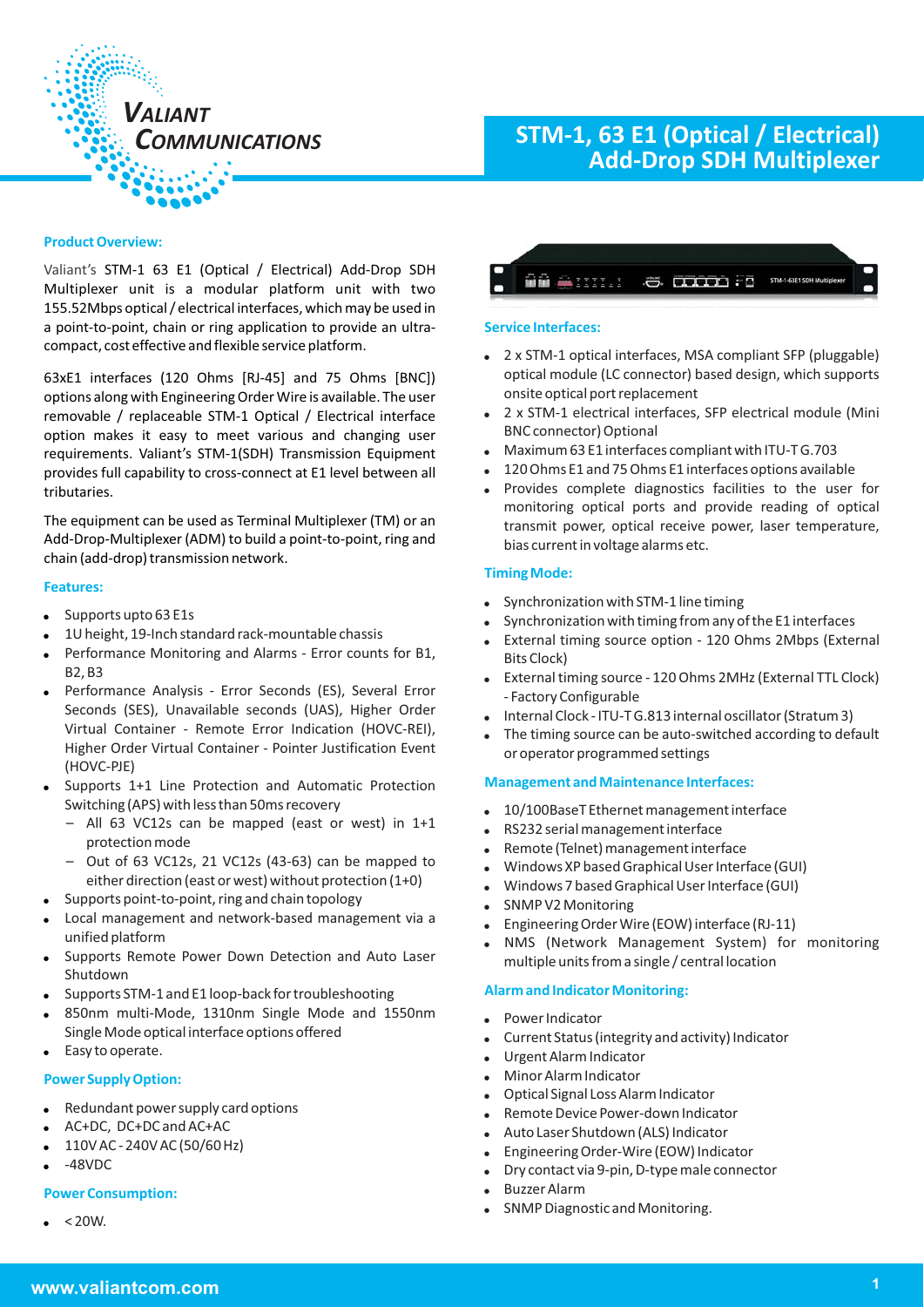## **Network Application**

## **Point to point network application diagram**



## **Chain network application diagram**



**Ring network application diagram**

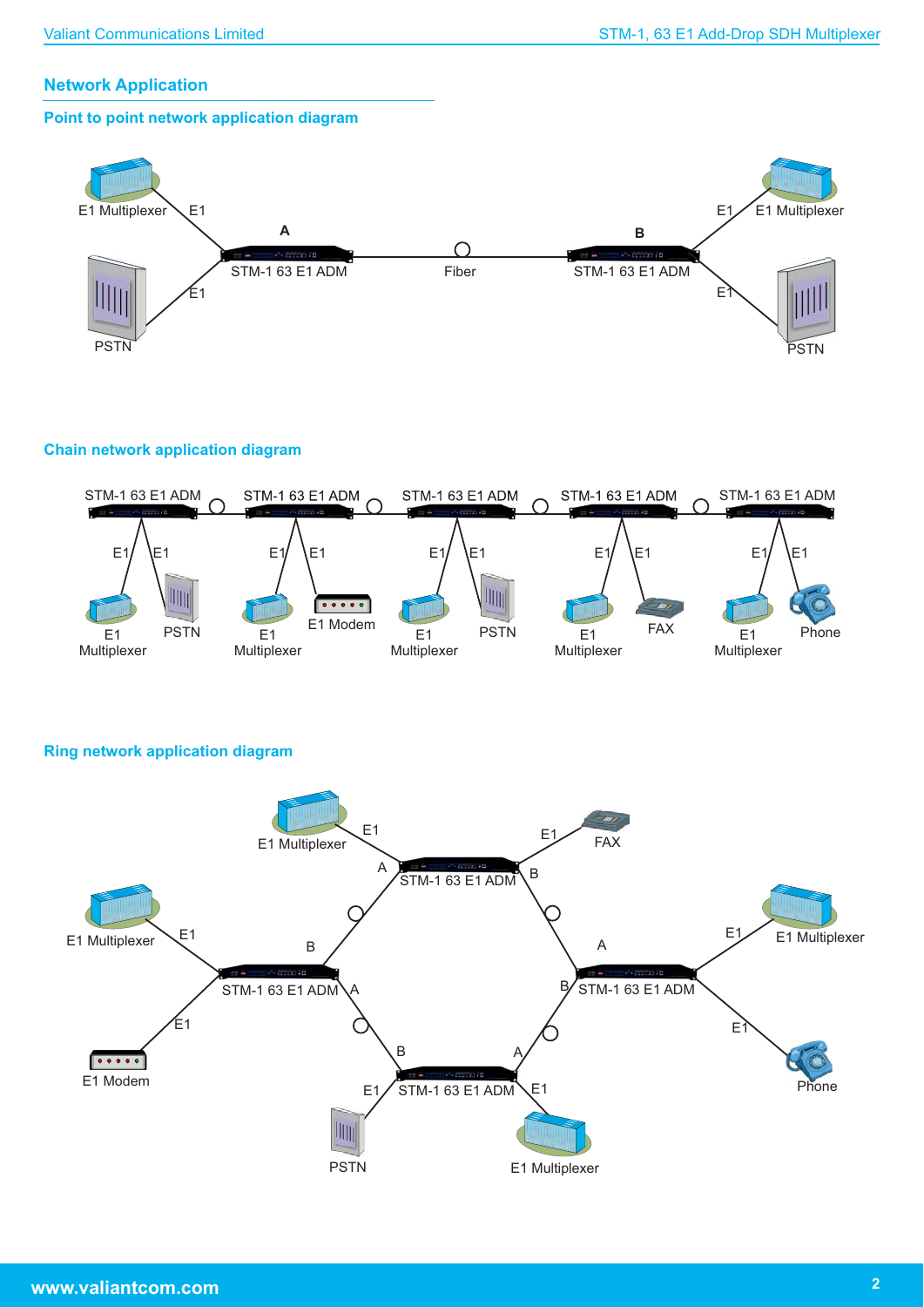## **Technical Specifications**

| Network topology   | Point to point network,       |
|--------------------|-------------------------------|
|                    | Ring and Chain                |
| Service interfaces | STM-1 SDH single optical or   |
|                    | double optical ports (1+1     |
|                    | protection) supported or      |
|                    | - STM-1 SDH single electrical |
|                    | or double electrical ports    |
|                    | (1+1 protection) supported    |
|                    | 63 E1 - 120 Ohms or 75 Ohms   |

## **STM-1 Electrical Interface**

| Data Rate                 | 155.52 Mbps                 |
|---------------------------|-----------------------------|
| Standard                  | ITU-T G.703 Compliant       |
| Line Code                 | <b>CMI</b>                  |
| <b>Physical Connector</b> | Mini BNC                    |
| Automatic 1+1 line        | Less than 50 ms switching / |
| Protection                | recovery                    |

## **STM-1 Optical Interface**

| Data rate                   | 155.52 Mbps                     |
|-----------------------------|---------------------------------|
| Standard                    | ITU-T G.957 compliant           |
| Bit rate                    | 155.520Mbps                     |
| Coding                      | <b>NRZ</b>                      |
| Connector                   | LC                              |
| Light source                | Class 1 Laser                   |
| Wave length                 | 850nm/1310nm/1550nm             |
|                             | (optional) - 1310nm Std.        |
| Transmit power              | S 1.1, L 1.1, L 1.2             |
|                             | (- 11 dBm to - 2.5 dBm - as may |
|                             | be ordered)                     |
| Receive sensitivity         | S 1.1, L 1.1, L 1.2             |
|                             | (- 28 dBm to - 34 dBm - as may  |
|                             | be ordered)                     |
| Automatic 1+1 Line          | Less than 50 ms switching /     |
| Protection                  | recovery                        |
| <b>Automatic Laser Shut</b> | User selectable options         |
| Down Option                 |                                 |
|                             |                                 |

## **STM-1 Monitoring and Performance Analysis**

| Performance                  | Error counts for B1, B2, B3       |
|------------------------------|-----------------------------------|
| <b>Monitoring and Alarms</b> |                                   |
| Performance Analysis         | Error Seconds (ES), Several       |
|                              | Error Seconds (SES), Unavailable  |
|                              | Seconds (UAS), Higher Order       |
|                              | Virtual Container - Remote Error  |
|                              | Indication (HOVC-REI), Higher     |
|                              | Order Virtual Container - Pointer |
|                              | Justification Event (HOVC-PJE)    |
|                              |                                   |

## **E1 Interface Specification - 120 Ohms**

| Number of E1s (Max)        | 63 E1 Interfaces            |
|----------------------------|-----------------------------|
| per system                 |                             |
| Line Rate per E1           | $(2.048$ Mbps $\pm$ 50 bps) |
| Line Code                  | HDB3                        |
| <b>Framing Structure</b>   | As per ITU (CCITT) G.704    |
| <b>Framing Options</b>     | Un-Framed/PCM 30/PCM 31     |
| Electrical                 | As per ITU-T G.703          |
| Jitter                     | As per ITU-T G.823          |
| Impedance                  | 120 Ohms balanced           |
| <b>Nominal Pulse Width</b> | 244 <sub>ns</sub>           |
| Connector                  | RJ-45 (F)                   |

## **E1 Interface Specification - 75 Ohms**

| Number of E1s (Max)        | 63 E1 Interfaces            |
|----------------------------|-----------------------------|
| per system                 |                             |
| Line Rate per E1           | $(2.048$ Mbps $\pm$ 50 bps) |
| Line Code                  | HDB3                        |
| <b>Framing Structure</b>   | As per ITU (CCITT) G.704    |
| <b>Framing Options</b>     | Un-Framed/PCM 30/PCM 31     |
| Electrical                 | As per ITU-T G.703          |
| <b>Jitter</b>              | As per ITU-T G.823          |
| Impedance                  | 75 Ohms unbalanced          |
| <b>Nominal Pulse Width</b> | 244 <sub>ns</sub>           |
| Connector                  | <b>BNC</b>                  |
|                            |                             |

## **Engineering Order Wire (EOW)**

Engineering Order Wire RJ-11 connector (EOW)

| Type          | Wavelength | <b>Mean</b>   | <b>Receiver</b> | <b>Receiver</b> | Connector | Configuration   |
|---------------|------------|---------------|-----------------|-----------------|-----------|-----------------|
|               | (nm)       | launched      | sensitivity     | overload        |           |                 |
|               |            | power (dBm)   | (dBm)           | (dBm)           |           |                 |
| Double fibers | 1310       | $-8$ ~ $-12$  | -36             | $-3$            | LC        | Standard (S1.1) |
| Two Direction | 1310       | $0^{\sim} -5$ | $-36$           | $-3$            | LC        | Optional (L1.1) |
| Single Fiber  | 1310/1550  | $-8$ ~ $-14$  | -30             | $-3$            | LC        | Optional        |
| One Direction | 1310/1550  | $0 \sim -5$   | $-30$           | $-3$            | LC        | Optional        |

## **E1 Port (TU 12) Performance Analysis**

• Error Bits (EB)

**Optical Interfaces**

- -Error Seconds (ES)
- -Several Error Seconds (SES)
- $\bullet$ Unavailable seconds (UAS)
- $\bullet$ Remote Error Indication (REI)
- $\bullet$ Code Violation (CV)

## **NMS**

- Graphical User Interface (GUI) Windows XP / Windows Vista compatible
- SNMP V2 based NMS